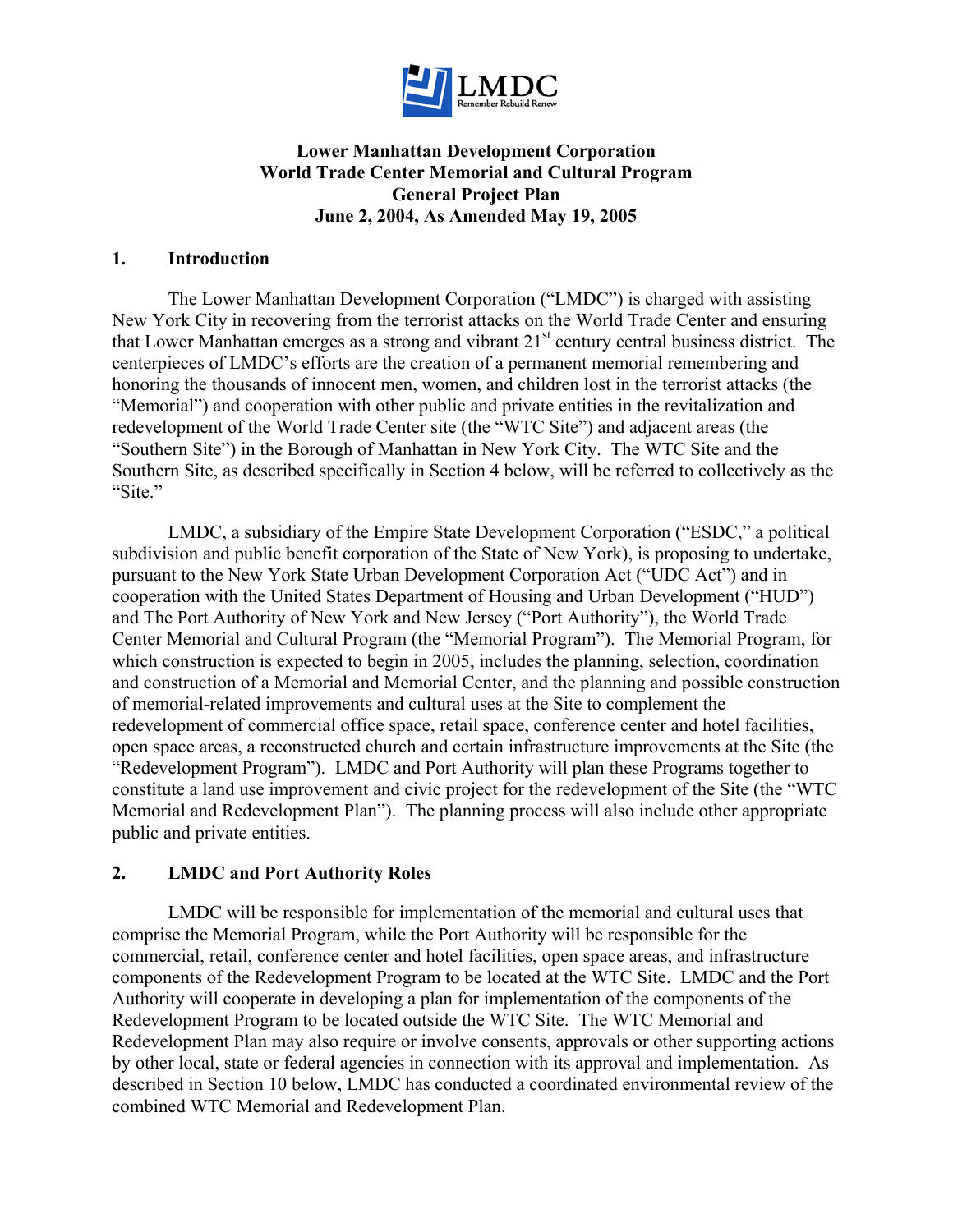*LMDC General Project Plan – June 2, 2004, As Amended May 19, 2005 World Trade Center Memorial and Cultural Program Page 2 of 11* 

In carrying out the Memorial Program, LMDC conducted an international competition that in January 2004 resulted in the selection of a winning Memorial design, "Reflecting Absence," by Michael Arad and Peter Walker. An interpretive museum will be developed, known as the Memorial Center that will tell the story of the events of September 11, 2001 and February 26, 1993. LMDC will provide initial funding for the design, development, and construction of the Memorial and Memorial Center, will plan for memorial-related improvements and cultural facilities and uses, and will oversee the overall implementation of the Memorial, Memorial Center and cultural programming and, possibly, elements of the Redevelopment Program, including all required coordination with the Port Authority, HUD, the State of New York, The City of New York (the "City"), and other public and private entities. LMDC will also continue to coordinate the Memorial Program with the plans and implementation schedule for the Redevelopment Program.

### **3. Project Objectives**

The rebuilding of the Site as a mixed-use center of commerce, public spaces, and culture, with a Memorial at its heart, will advance the goals of the UDC Act, the objectives developed by LMDC and the goals articulated by the Governor of the State of New York and the Mayor of the City of New York—to remember and honor the victims of the terrorist attacks while revitalizing Lower Manhattan.

### **a. Remembering the Victims of the Terrorist Attacks**

The Memorial will ensure that future generations never forget the thousands of people who died on September 11, 2001 in New York, in Shanksville, Pennsylvania and at the Pentagon in Virginia, as well as those who died in the terrorist bombing at the World Trade Center on February 26, 1993. The Memorial will be set in a context that bustles with the activity of Lower Manhattan, yet provides a quiet and respectful setting for remembrance and contemplation. Visitors from around the world will come to the Site to learn about the events of September 11, 2001 and February 26, 1993 and to remember those who were lost. The proposed plan described below and graphically depicted on Attachment 1 (World Trade Center Memorial and Redevelopment Plan, Proposed Site Plan as of December 2004) provides appropriate access, circulation, structural support, utilities and other necessary services to the Memorial and Memorial Center.

#### **b. Revitalizing Lower Manhattan**

The current conditions of the Site are "substandard and insanitary" under the UDC Act and impair the sound growth and development of Lower Manhattan. In addition, there is a need for the development of cultural, recreational, community and other civic facilities in Lower Manhattan.

Restoring the Site as a functioning part of Lower Manhattan is a priority objective for this project. This project is intended to re-establish the Site as a locus of commerce, civic space and amenities, including appropriate commercial and retail uses, as well as supporting facilities, utilities and infrastructure, for the downtown area. While Lower Manhattan is a center of world finance and a major economic engine for the entire region, downtown has also become the fastest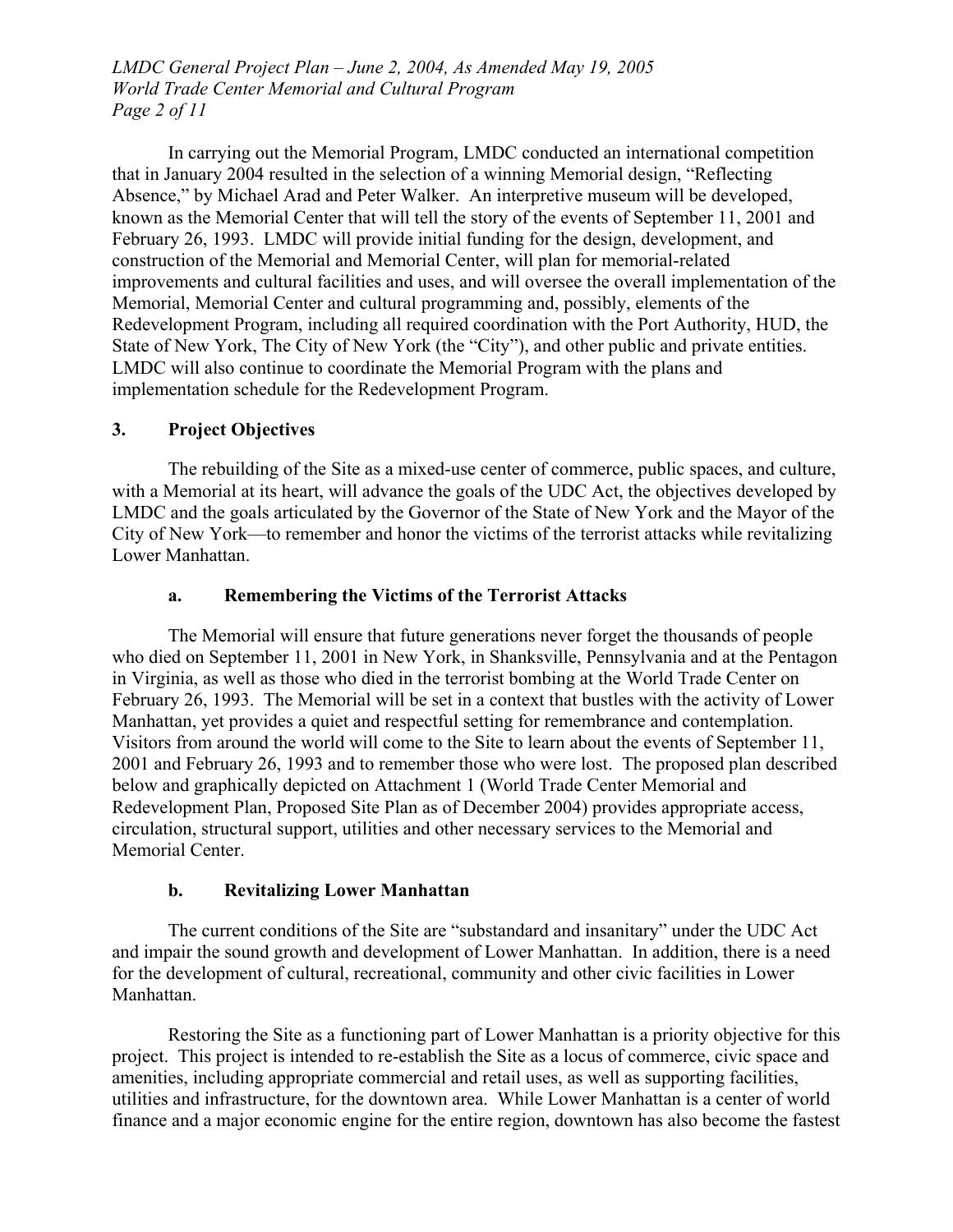*LMDC General Project Plan – June 2, 2004, As Amended May 19, 2005 World Trade Center Memorial and Cultural Program Page 3 of 11* 

growing residential neighborhood in New York City and a major destination for regional, national and international travelers. The loss of commercial office space on September 11, 2001 has impaired Lower Manhattan's ability to grow as a world-class  $21<sup>st</sup>$  century central business district. Restoration of this commercial space is critical to Lower Manhattan's future. To serve the resulting mix of workers, residents and visitors, revitalization of Lower Manhattan should include cultural and other amenities that help make the area a lively environment all day, every day.

The long-term presence of an essentially empty, excavated space in the heart of New York's financial district would also be a blight that makes the area less attractive for businesses, residents and visitors. It is important to New York City's economy that, as business leases in Lower Manhattan come up for renewal, businesses will have confidence that the Site will be redeveloped as quickly as possible to reduce its blighting effect on the immediate area. In addition, Lower Manhattan's status as the nation's third largest central business district will be threatened without the redevelopment of the Site.

### **4. Project Location**

The Site is located in Lower Manhattan on two sites, as shown on Attachment 1: (i) the WTC Site, bounded by West, Vesey, Church, and Liberty Streets; and (ii) the adjacent Southern Site immediately to the south of the WTC Site comprising (a) two city blocks, one bounded by Liberty, Washington, Albany and Greenwich Streets, and the other bounded by Liberty, West, Cedar and Washington Streets, (b) subsurface portions of Liberty Street from the eastern side of West Street to the western side of Greenwich Street, (c) Washington Street from the northern side of Cedar Street to the southern side of Liberty Street, and (d) subsurface portions of Cedar Street from the eastern side of West Street to the eastern side of Washington Street. The Southern Site includes those properties commonly known as 130 Liberty Street, 140 Liberty Street and 155 Cedar Street.

#### **5. Project Setting**

The Site is located in Lower Manhattan, the historic "downtown" core of New York City. Today, downtown is characterized by narrow, winding canyons of first-generation skyscrapers standing beside modern office towers located on open plazas and along the district's principal streets. Rich in history and historic architecture of every era and style, Lower Manhattan is a global center of finance, the center of New York City's government, the home of several major educational institutions, and the site of many new and established museums, historical and cultural institutions.

The Site is surrounded by several distinct neighborhoods, each with different characters and uses. Tribeca, to the north of the Site, has evolved since the construction of the original World Trade Center into one of Manhattan's premiere residential neighborhoods through the conversion of mid-rise office and warehouse buildings into loft apartments. Immediately to the south of the Site is the Greenwich South district, characterized by Class B and C office buildings, some of which are being converted to residential use by private developers. East of the Site lies the Fulton corridor, a commercial area in which aging building stock is slowly being converted to residential use. Wall Street and the historic financial core are located southeast of the Site.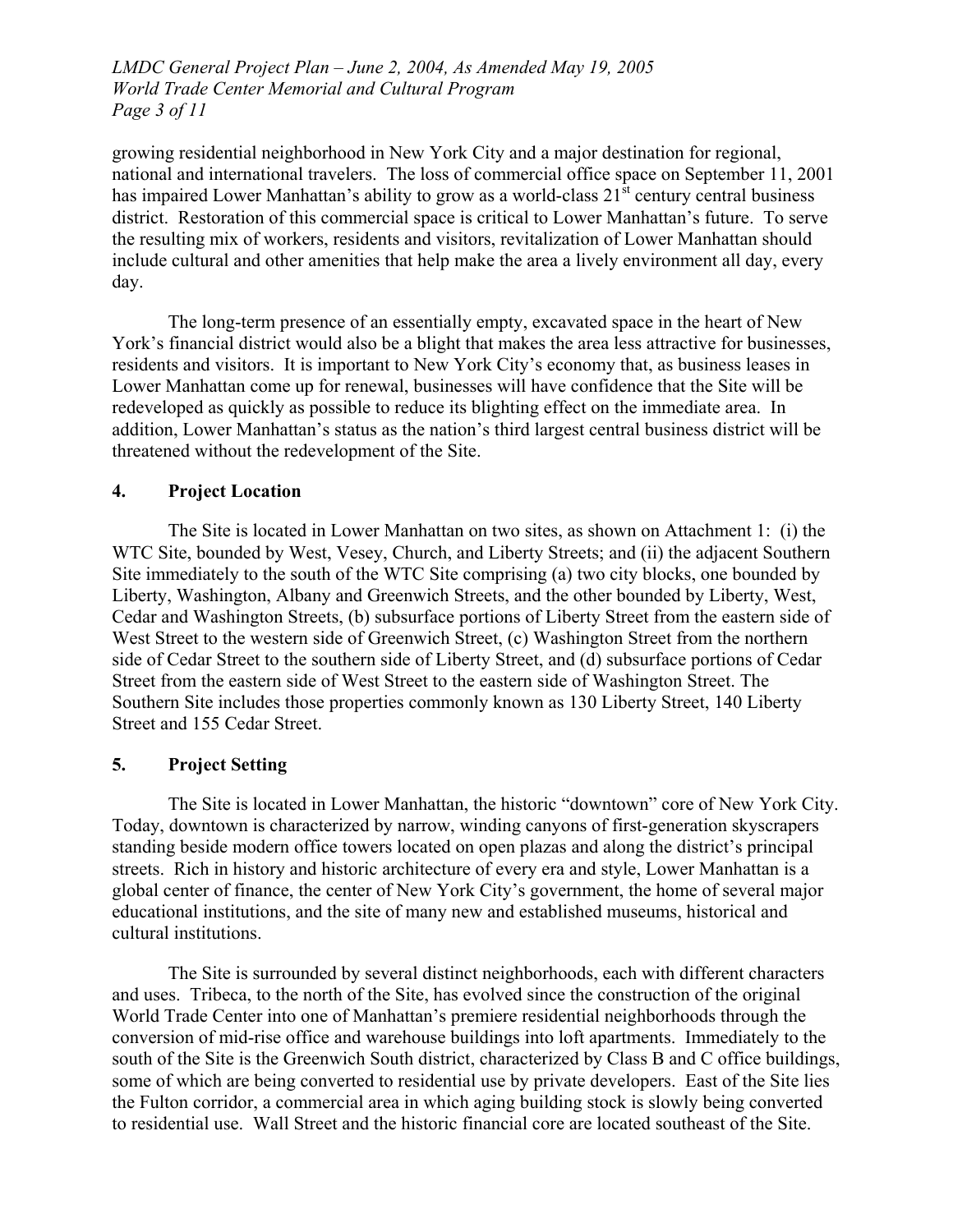*LMDC General Project Plan – June 2, 2004, As Amended May 19, 2005 World Trade Center Memorial and Cultural Program Page 4 of 11* 

Immediately to the west of the Site is Route 9A/West Street, a state highway that formerly lined the Hudson River and formed the western edge of the island. Across West Street from the Site, Battery Park City has been developed over land fill as a mixed-use neighborhood, including a substantial residential community, the World Financial Center and other office towers, retail stores, riverfront parks, and open space.

One of the densest concentrations of mass transit in the United States is situated in and around the Site, serving a downtown with one of the highest percentages of transit riders of any business district in the country. Fourteen subway lines run within one-quarter mile of each other, spanning from the Port Authority Trans-Hudson ("PATH") terminal in the middle of the Site to an MTA New York City Transit facility that runs along Fulton and Dey Streets east to William Street. Numerous city and private bus lines also serve the area.

On September 11, 2001, terrorist attacks destroyed every structure on the WTC Site: the World Trade Center office towers, commercial and government low-rise buildings, the hotel, and the underground concourse, PATH terminal and subway stations. The properties constituting the Southern Site, adjacent to the WTC Site, were also destroyed or damaged and blighted by the events of September 11, 2001: the Deutsche Bank office tower at 130 Liberty Street was severely damaged, remains uninhabitable, and will be deconstructed; the small St. Nicholas Church at 155 Cedar Street was destroyed; and the property at 140 Liberty Street was and remains blighted by dust, debris and the condition of the surrounding properties. Several other buildings surrounding the Site were also severely damaged, including one that housed two electrical substations, with some remaining unoccupied today. Some streets remain closed or occupied by safety installations and construction equipment. Many businesses and residents in the area surrounding the WTC site were at least temporarily displaced —others have still not returned, including the activities formerly conducted at the Southern Site. While the WTC Site remains closed to the public, a wide sidewalk and viewing area with a commemorative viewing wall has been created along the east side of the site on Church Street. The portion of Liberty Street between the WTC Site and the Southern Site also contains a commemorative viewing wall and is open to pedestrians from Church Street to the temporary bridge over West Street to Battery Park City. To the north, construction on the new 7 World Trade Center began in May 2002, with the reopening of the Con Edison electrical substations at the base in May 2004 and the topping off of the steel for the office tower in October 2004.

Construction began on a temporary PATH station in the summer of 2002 and was completed in November 2003. This station restores service to the WTC Site until the Permanent WTC PATH Terminal can be constructed. The Permanent WTC PATH Terminal would be constructed within the Site but is not part of the WTC Memorial and Redevelopment Plan. The Permanent WTC PATH Terminal is expected to include an architecturally prominent station building, underground concourses, and expansion of the capacity of PATH trains with additional platforms and longer platform lengths.

The MTA New York City Transit is planning a redevelopment of the Fulton and Dey Street transit facility into a large, central transit center to be located at Broadway between Fulton and John Streets. This project, which is not part of the WTC Memorial and Redevelopment Plan, will rehabilitate, reconfigure, and enhance the multilevel complex and subway stations serving nine different lines.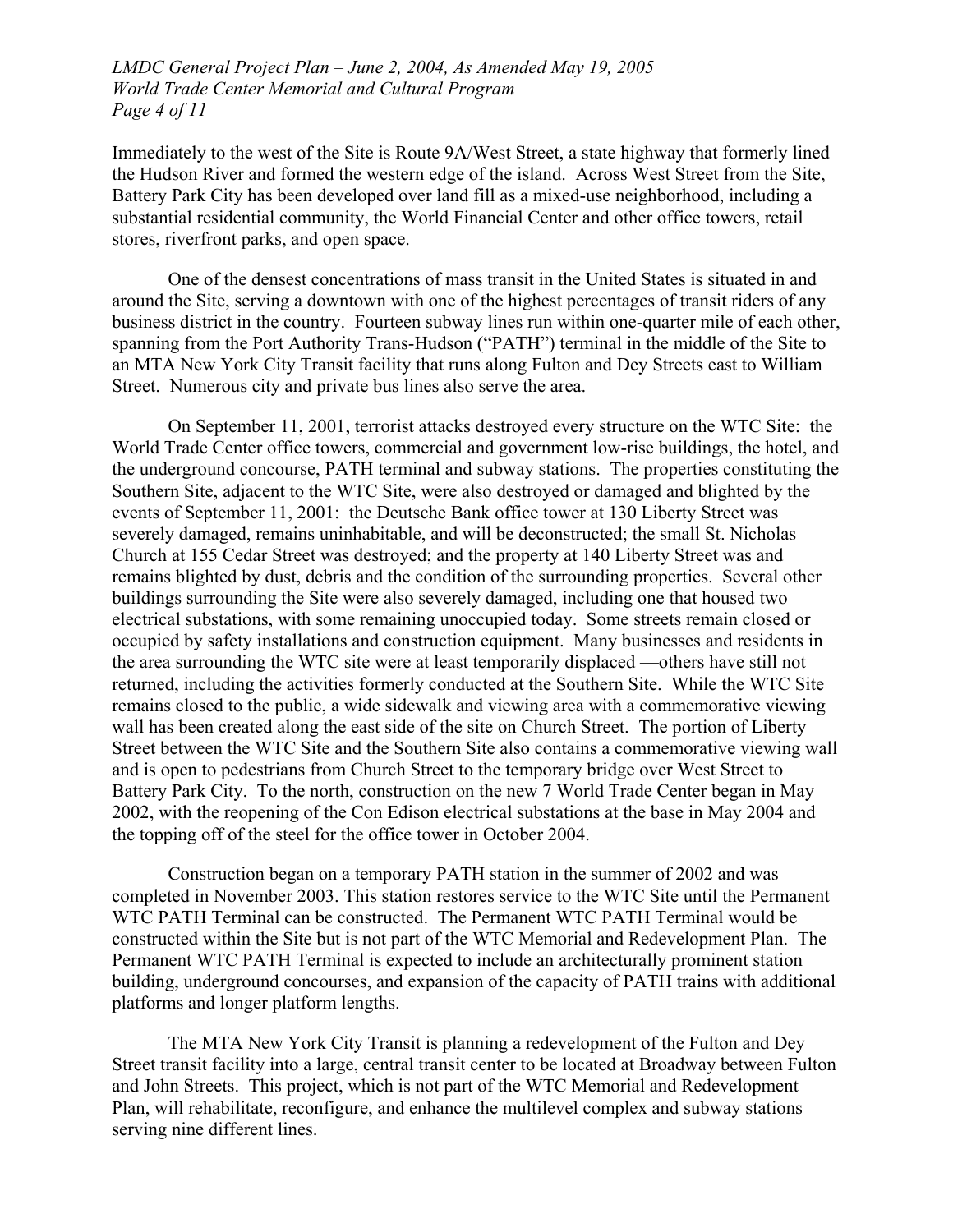*LMDC General Project Plan – June 2, 2004, As Amended May 19, 2005 World Trade Center Memorial and Cultural Program Page 5 of 11* 

#### **6. The Memorial Program**

#### **a. General**

The Memorial Program, when combined with the Redevelopment Program, will create a new mixed use development with a significantly different configuration than existed on the Site before September 11, 2001. New cultural buildings will make the site a destination for visitors throughout the region, and bring new activity to the neighborhood after business hours and on the weekends. Most significantly, a Memorial and Memorial Center will sit at the heart of the Site, drawing visitors from around the world to learn about what happened on September 11, 2001 and on February 26, 1993, to remember those who died, and to provide a continually evolving context for these historic events.

### **b. Uses**

### **i. Memorial**

Almost immediately after the tragic events of September 11, 2001, a broad public consensus emerged that a fitting Memorial be created at the WTC Site, and that it be the defining element of the rebuilding process. The design of the Memorial is based on the concept "Reflecting Absence" by Michael Arad and Peter Walker, selected in January 2004 by an independent jury after an international competition. The winning design concept includes an approximately 3-acre at-grade landscaped plaza surrounding two pools of water recessed approximately 30 feet below grade. Visitors can descend to the level of the pools via inclined walkways around the perimeter of the voids. Names of victims will be inscribed around each of the pools at this lower level.

The Memorial Center will be located beneath the landscaped plaza to the west of the former Twin Tower footprints. It will house artifacts that tell the story of the attacks on the World Trade Center, and will provide access to a portion of the western slurry wall to the lowest level of the structural bathtub. Access to remaining box beam column base remnants will also be provided at the lowest level of the north and south tower footprints, approximately 70 feet below grade.

The Memorial is expected to attract millions of visitors each year. In addition to the challenge of creating a dignified and respectful setting within a thriving downtown, the Memorial setting and these additional visitors must be accommodated in a manner that considers and complements the other uses on and around the Site.

## **ii. Cultural Buildings and Programming**

Throughout the extensive public participation process organized by LMDC, numerous comments called for the development of cultural buildings and programming at the Site. A new cultural core in Lower Manhattan would celebrate life and diversify and revitalize the surrounding area. In addition to the Memorial Center described above, the site plan includes two sites for new cultural facilities, comprising a total of approximately 500,000 square feet. A performing arts center with 800 to 2,200 seats will occupy one of these sites at the northwest corner of Fulton and Greenwich Streets. To enhance the architectural prominence of this venue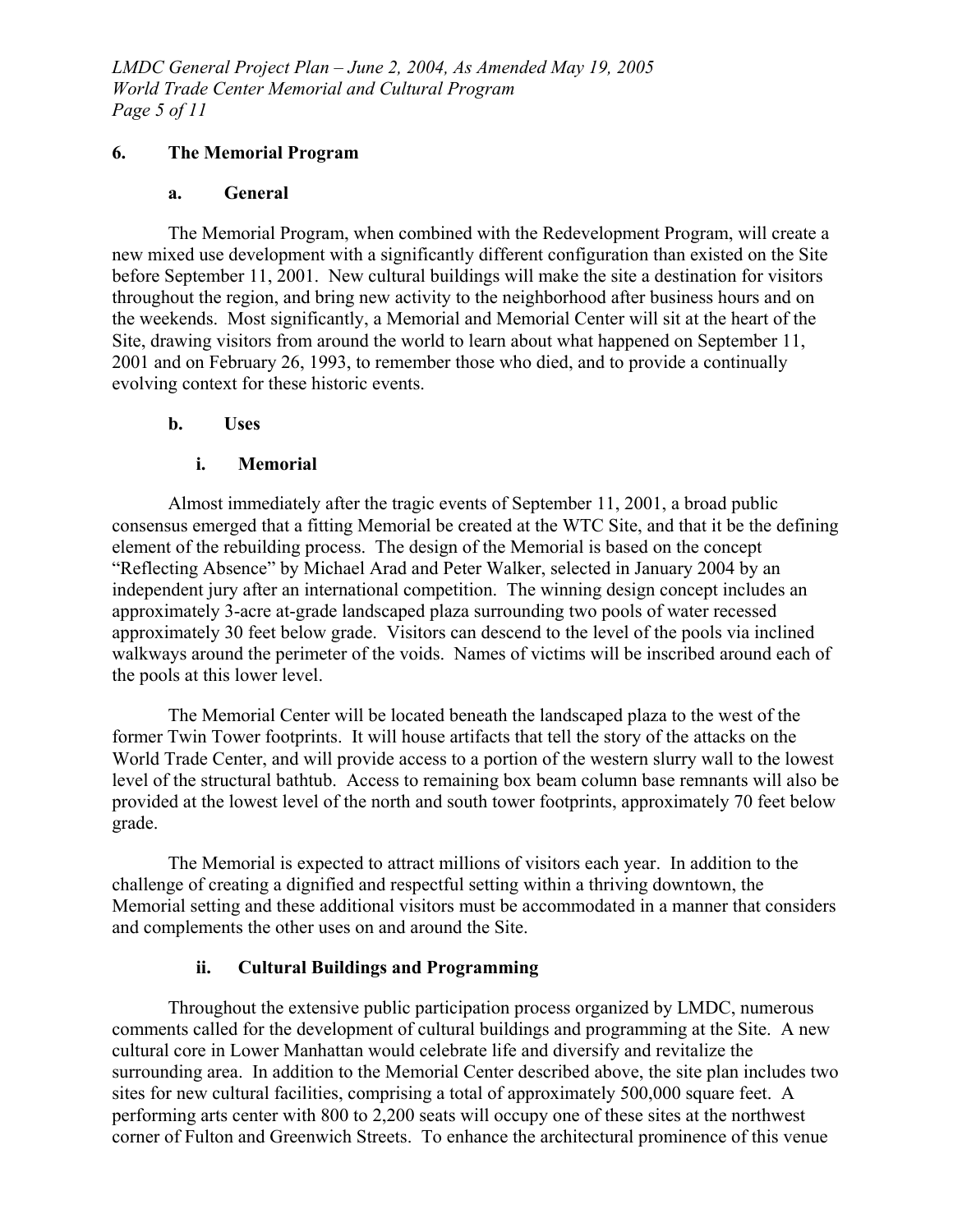*LMDC General Project Plan – June 2, 2004, As Amended May 19, 2005 World Trade Center Memorial and Cultural Program Page 6 of 11* 

and promote its identity as a major new cultural institution, the performing arts venue will be separated at grade from Tower 1 ("Freedom Tower") by 60 feet. A museum complex will occupy the site at the southwest corner of Fulton and Greenwich Streets with potential tenants that include museums, exhibition spaces, and cultural centers.

# **7. The Redevelopment Program**

The Memorial Program will be compatible with and complement the Redevelopment Program. The Redevelopment Program includes redevelopment of certain uses that existed on the Site prior to September 11, 2001, but reflects and respects the Memorial Program uses new to the WTC Site. Infrastructure and utilities will be located to allow for better integration with the Memorial Program and Redevelopment Program elements. Public open space will also be provided. The current configuration of the program elements described below is depicted in Attachment 1.

# **a. Commercial Office Space**

The Site contained approximately 12.7 million square feet of above-grade office and governmental space: (1) the WTC Site contained approximately 10.9 million square feet of office space and associated unspecified amount of below-grade areas in addition to approximately 700,000 square feet of space at the U.S. Customs House; and (2) the Southern Site contained approximately 1.3 million square feet of office space. The Redevelopment Program provides for the development of approximately 10 million square feet of Class A commercial office space, of which approximately 8.5 to 8.8 million square feet will be located in four buildings on the WTC Site, and approximately 1.2 to 1.5 million square feet will be located on the Southern Site in one building.

## **b. Retail**

The World Trade Center contained highly diverse retail stores that served visitors and downtown workers as well as neighborhood residents. The new retail program at the WTC Site will provide for up to 1 million square feet of retail. Retail uses at or above grade will be maximized while providing spaces for other at-grade uses.

## **c. Hotel and Conference Center**

The Marriott Hotel at the WTC Site was a 22-story hotel with 820 rooms, with meeting and support space. Most of its customers were business travelers. Lower Manhattan needs to replace this hotel space to serve existing and expected new businesses and residents, as well as the visitors to new cultural and Memorial uses.

Downtown lacks a large venue for conferences. Conference facilities and hotel are desirable on the Site because of its central location and excellent access to the regional transportation network. The Redevelopment Program could include a hotel with up to 800 rooms and up to 150,000 square feet of conference space. The location and conceptual design of any hotel is still being studied and will be determined by LMDC, the City, the Port Authority, and the Port Authority's net lessees at a later date.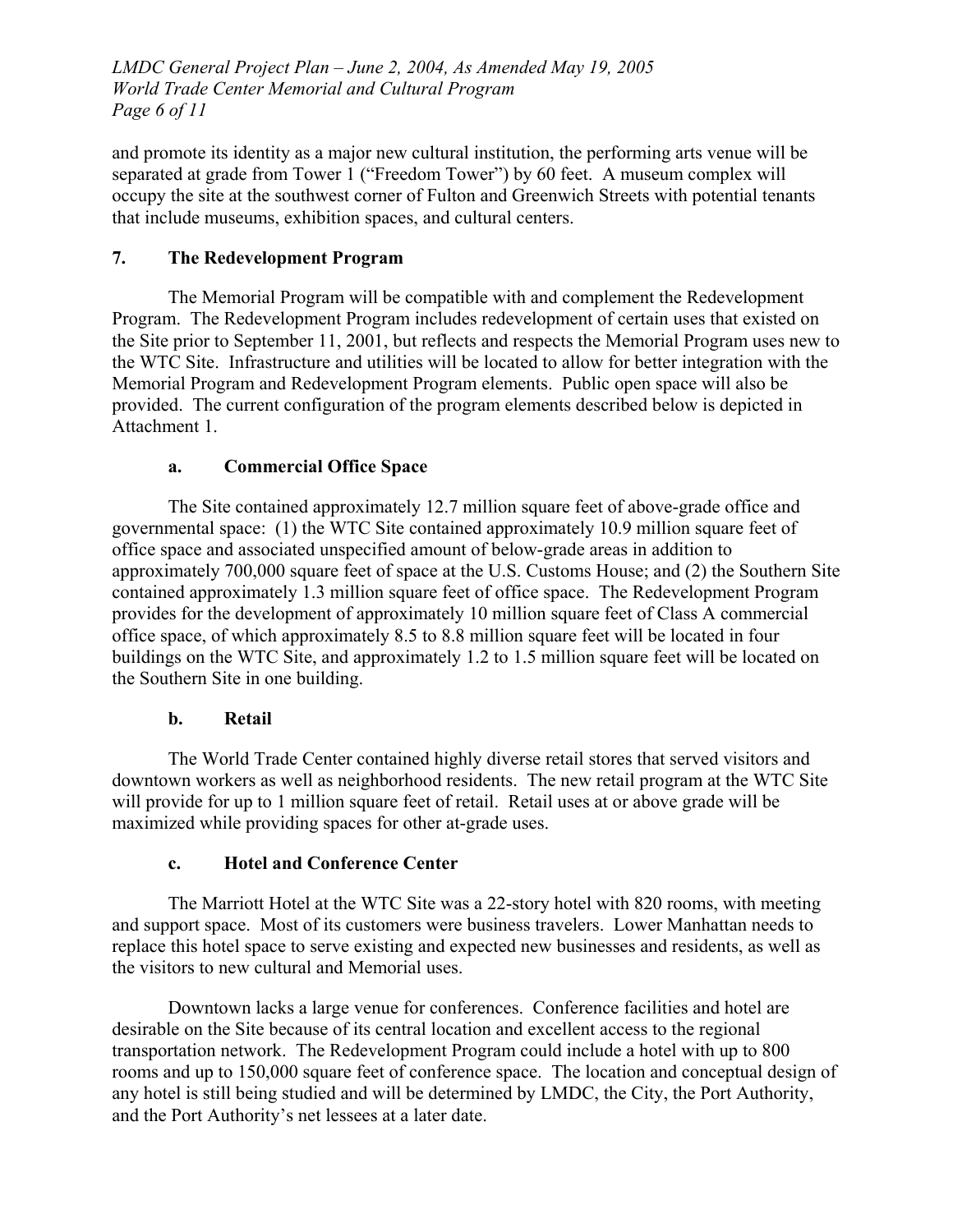*LMDC General Project Plan – June 2, 2004, As Amended May 19, 2005 World Trade Center Memorial and Cultural Program Page 7 of 11* 

#### **d. Streets and Public Open Spaces**

The WTC Memorial and Redevelopment Plan extends Fulton and Greenwich Streets through the WTC Site. These streets will connect adjacent neighborhoods and support the active street life that is characteristic of New York City. The Plan also provides for the design and construction of Cortlandt and Dey Streets between Church and Greenwich Streets. The future status of Cortlandt and Dey Streets with respect to vehicular use is subject to future discussion among the Port Authority, LMDC and the City. The WTC Memorial and Redevelopment Plan connects Cedar Street to Greenwich Street through the Southern Site, improving vehicular and/or pedestrian circulation.

In order to optimize the pedestrian experience, minimum sidewalk widths of 15 feet will be implemented throughout the Site, except that (1) sidewalks will have a minimum width of approximately 25 feet along Greenwich Street north of Liberty Street, Fulton Street (with the exception of the north edge of the Memorial site), the west side of Church Street, the north side of Liberty Street west of Greenwich Street, the east side of Route 9A north of Liberty Street, and the south side of Vesey Street between Washington and Church Streets, (2) sidewalks on the north and south sides of Liberty Street between Greenwich Street and Church Street shall have a cumulative width of 35 feet, (3) the sidewalks on the north and south sides of Cortlandt Street may each have a width of 11.5 feet when the office towers along that street are constructed, and (4) the sidewalks along the east, south, and west side of the office tower on the Southern Site will be subject to future discussion among the Port Authority, LMDC, and the City.

Streets through the site will be designed and built to meet or exceed New York City Department of Transportation (NYCDOT) standards and will have the following directions and lane capacity, except as may be agreed to by NYCDOT:

| <b>Street</b> | <b>Direction</b>    | <b>Lane Number</b> |
|---------------|---------------------|--------------------|
| Church        | Northbound          | 4                  |
| Greenwich     | Southbound          | 4 or 5             |
| Vesey         | Eastbound           | 3 or 4             |
| Fulton        | Westbound           | 3                  |
| Liberty       | Eastbound/Westbound | 4 or 5             |

The WTC Site contained a public plaza raised above street level. The plaza contained a sculpture and was the setting for occasional public events such as concerts and dance performances. The Redevelopment Program calls for a series of public open spaces to be located throughout the WTC Site including the "Wedge of Light" plaza at Fulton and Church Streets, the "PATH Plaza" at Greenwich Street south of the proposed permanent PATH Terminal entrance, and Liberty Park south of Liberty Street between Route 9A and Greenwich Street. A public plaza will also be located in front of the performing arts venue on Fulton Street, unless otherwise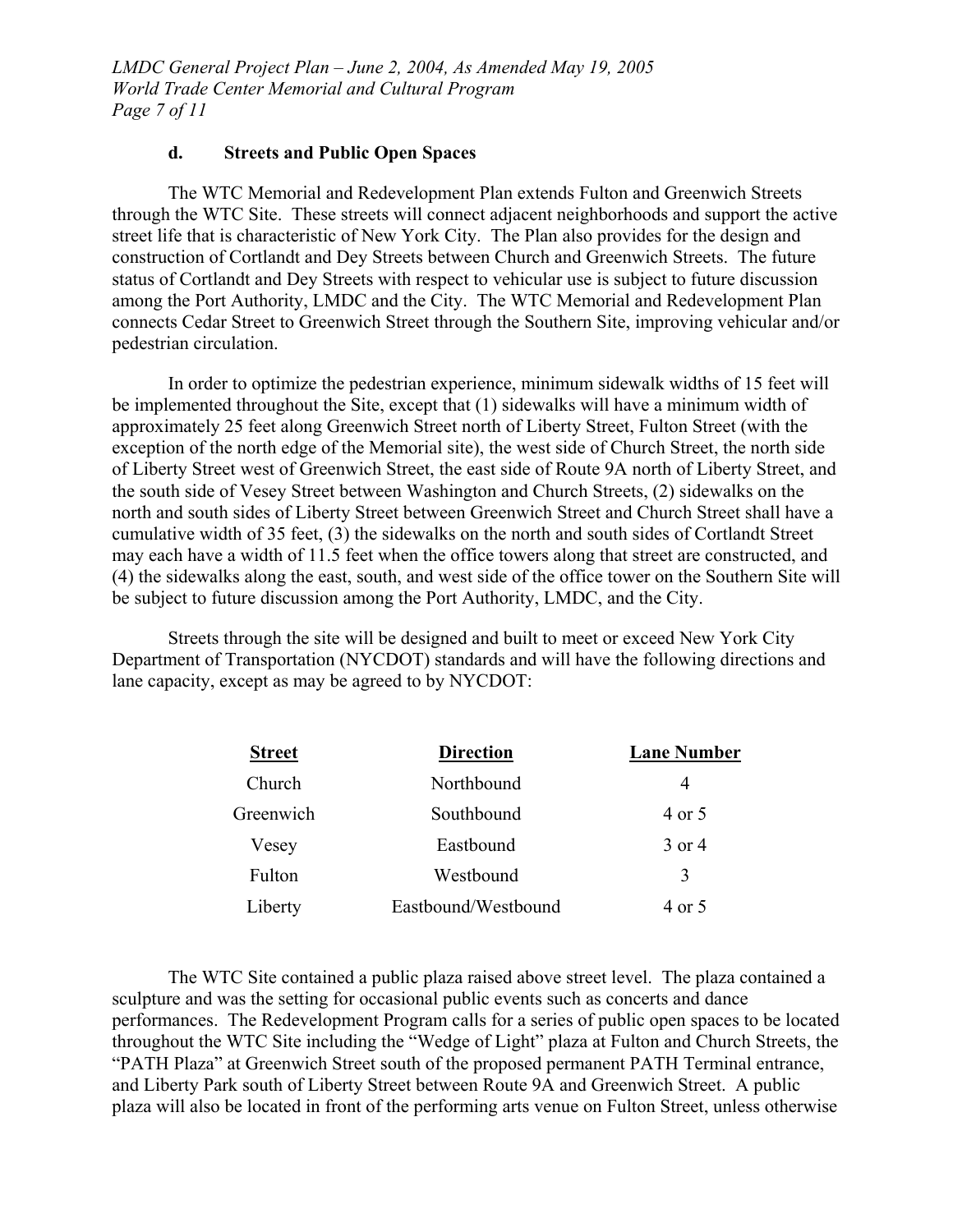*LMDC General Project Plan – June 2, 2004, As Amended May 19, 2005 World Trade Center Memorial and Cultural Program Page 8 of 11* 

required by the program of the cultural institution selected for the site. These parks and plazas will accommodate a range of different active and passive recreational uses.

# **e. St. Nicholas Greek Orthodox Church**

The WTC Memorial and Redevelopment Plan provides for reconstruction of the St. Nicholas Greek Orthodox Church, which was located on the southwestern portion of the Southern Site and was destroyed on September 11, 2001. The church will be rebuilt within the new park area to the south of Liberty Street.

# **f. Infrastructure and Utilities**

Infrastructure and service areas for the components of the WTC Memorial and Redevelopment Plan will be primarily located below-grade and accessed via the Liberty Street vehicular ramp at Liberty Park. These below-grade uses may require the acquisition of subsurface portions of adjacent streets, including Cedar Street from the eastern side of West Street to the eastern side of Washington Street and the southern portion of Liberty Street from the eastern side of West Street to the western side of Greenwich Street.The majority of uses at the Site, including the Memorial, cultural, commercial office, retail and hotel, will share this below-grade servicing infrastructure, while below-grade access for automobiles and possible temporary below-grade truck access for Freedom Tower will be separated from the remainder of the site's below-grade service network and may use separate entrances on Vesey Street.

The WTC Memorial and Redevelopment Plan will accommodate visitors to the Memorial, and the museum and cultural uses, in a dignified and respectful manner that considers and complements the Memorial setting. Visitor services and amenities will be provided at the Site. These will include a below-grade bus parking facility.

Mechanical equipment areas, utility zones, storage areas, and other building service areas and connections will also be located primarily below grade at the Site.

## **8. Design Guidelines**

The redevelopment of the Site will be carried out in phases over an anticipated period of approximately 12 years. In order to assure that the open spaces, buildings and other features designed and built throughout the entire development period reintegrate the site with the rest of Lower Manhattan, exemplify excellence in design, are consistent with the vision for the site, and are compatible with the intent of the WTC Memorial and Redevelopment Plan, a set of design guidelines will be adopted by LMDC and the Port Authority with input from involved and interested parties, including the Department of City Planning and the Port Authority's net lessees, to guide future development for both the Memorial Program and the Redevelopment Program. Prior to such adoption, LMDC, the City, the Port Authority and the Port Authority's net lessees will work together in a cooperative manner with respect to the formulation of the commercial design guidelines. The City, acting through its Department of City Planning, will participate in the drafting or modification of any of the design guidelines set forth in Attachment 2.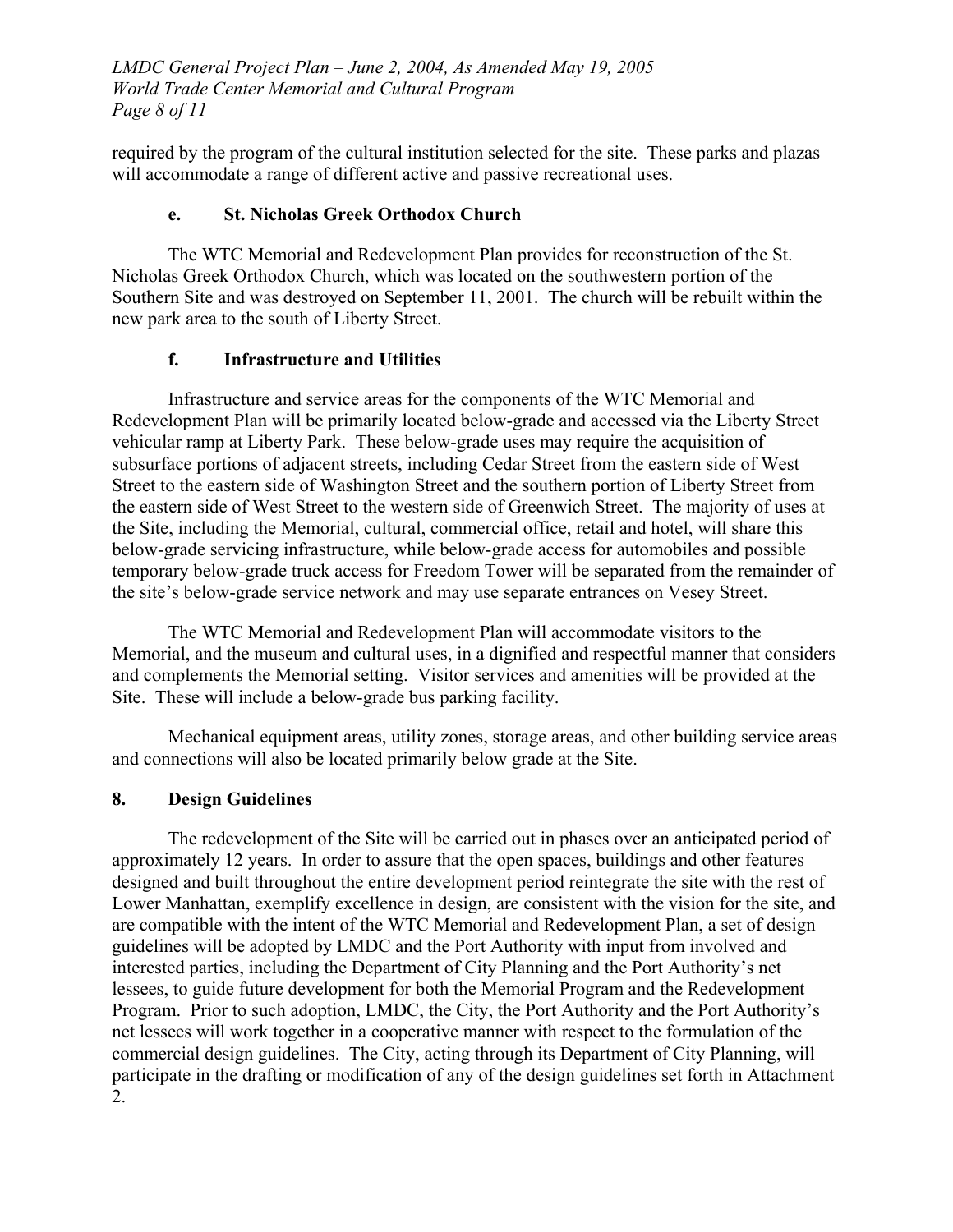*LMDC General Project Plan – June 2, 2004, As Amended May 19, 2005 World Trade Center Memorial and Cultural Program Page 9 of 11* 

The design guidelines will outline general building envelopes for each identified commercial development parcel, including height, bulk, massing, setbacks and lobby locations. For the Memorial Program, they will define (1) location; (2) use; (3) street/open space connections and edges; and (4) sustainability. For the Redevelopment Program, they will define (1) retail boundaries, volumes and plan concepts; (2) street/open space edges and connections, as well as service access points; and (3) sustainability, security and life safety, and material/aesthetic issues for building facades and retail storefronts. The guidelines process is intended to be flexible enough to accommodate future modifications as changing conditions may require and will include mechanisms to do so as needed.

The design guidelines will constitute a significant component of the land use plan and controls for the Site.

#### **9. Relocation**

All above and below grade structures at the Site were destroyed or severely damaged on September 11, 2001. Structures that remain are unoccupied. Even before September 11, 2001, there were no residential occupants on the Site. No relocation will be caused by the proposed WTC Memorial and Redevelopment Plan.

#### **10. Environmental Review**

LMDC, acting as lead agency under both the National Environmental Policy Act ("NEPA") and the New York State Environmental Quality Review Act ("SEQRA"), conducted a coordinated environmental review of the WTC Memorial and Redevelopment Plan. LMDC prepared a Generic Environmental Impact Statement ("GEIS") as part of that review. The GEIS process included extensive opportunities for the public to comment on the environmental impacts of the proposed project prior to final approval by LMDC. Such review resulted in a Final GEIS released in April 2004 and a Record of Decision and Findings Statement, dated June 2, 2004.

#### **11. Funding and Operation of the WTC Memorial and Redevelopment Plan**

The Memorial Program will be administered and operated by public or not-for-profit entities. LMDC proposes to use existing HUD Community Development Block Grant funds and other public and private contributions for the Memorial Program.

The Port Authority will be responsible for the components of the Redevelopment Program to be located at the WTC Site.

LMDC and the Port Authority, working with the City, will cooperate in developing a plan for implementation of the components of the Redevelopment Program to be located at the Southern Site, which will be funded by a combination of public and private sources.

Redevelopment of the Site may require acquisition or disposition of property and/or lease or development agreements. In such case, LMDC, ESDC, the Port Authority, or other governmental entities may acquire title to property by negotiated purchase, where possible, or by condemnation.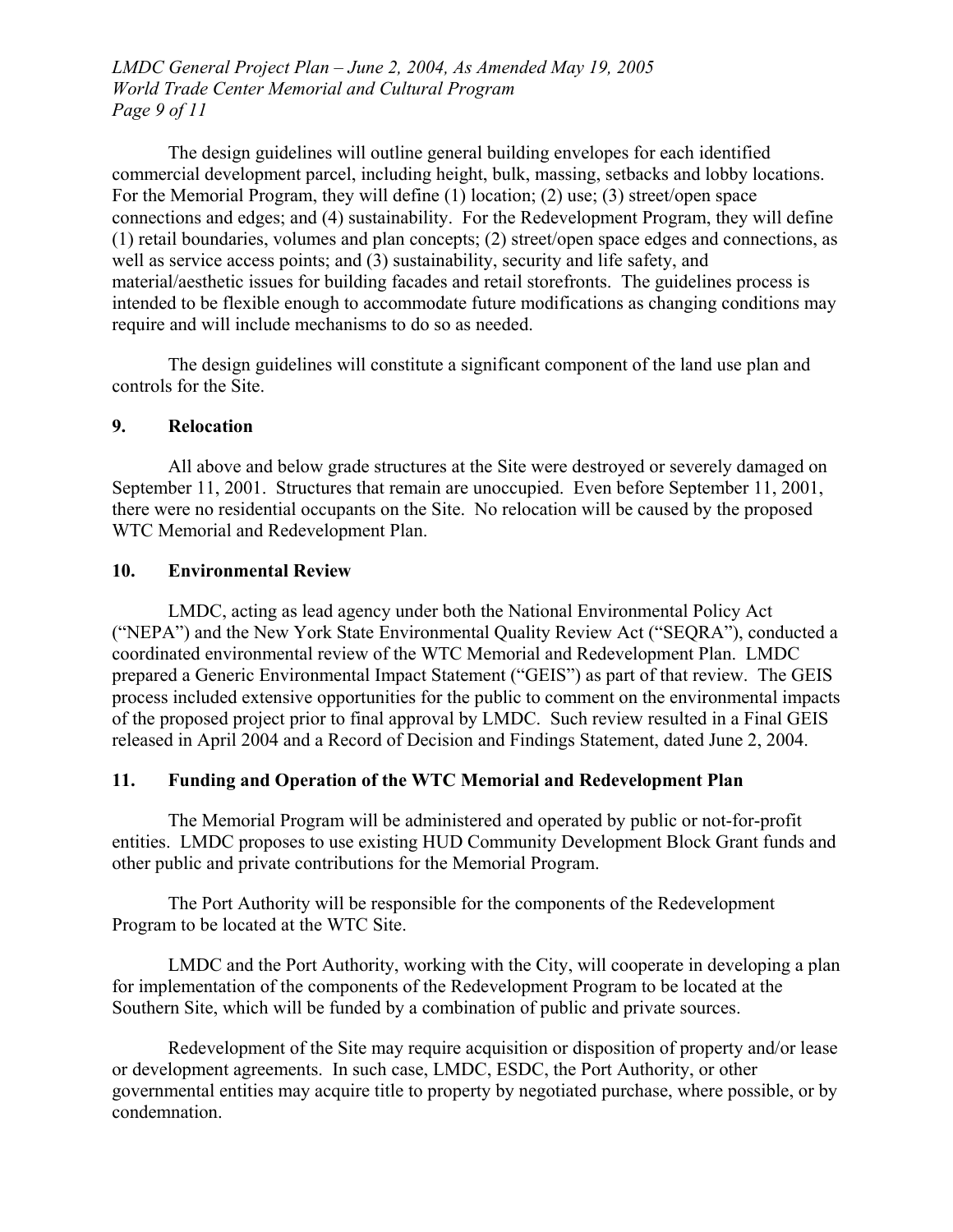*LMDC General Project Plan – June 2, 2004, As Amended May 19, 2005 World Trade Center Memorial and Cultural Program Page 10 of 11* 

#### **12. Zoning; City Map**

The WTC Site is zoned for commercial uses under the New York City Zoning Resolution (zoning classifications C6-4, C5-3). However, the WTC Site is exempt from zoning requirements because property owned, controlled or operated by the Port Authority is not subject to the jurisdiction of the city or state of New York.

The Southern Site is zoned for commercial uses under the New York City Zoning Resolution (zoning classification C6-9). Redevelopment of the Southern Site will be exempted from these zoning requirements pursuant to the UDC Act.

Instead, the Site will be developed in substantial conformance with the design guidelines that will form part of the land use plan and controls for the Site. The proposed WTC Memorial and Redevelopment Plan is nonetheless consistent with local land use plans and nearby zoning classifications. Consistent with the program described in Section 7 above, the WTC Memorial and Redevelopment Plan currently includes open space, a church, and an approximate 57-story, 1.6 million square foot commercial office tower on the Southern Site.

As contemplated by the Plan and as shown on Attachment 1, Washington Street between Cedar and Liberty Streets will be closed and incorporated into Liberty Park. In addition, subsurface portions of Cedar and Liberty Streets will be incorporated into the below-grade infrastructure at the Site. To the extent the Plan eliminates those portions of Cedar, Liberty, and Washington Streets, which are mapped streets, it is inconsistent with the City Map. It will be infeasible and impracticable to comply with the official map and other local laws related thereto, including Sections 197-d, 198 and 199 of the New York City Charter due to the time constraints imposed by the construction schedule for the entire WTC Memorial and Redevelopment Plan. Given the substantial opportunity previously afforded the public to comment on the Plan, including the closing and incorporation of street interests into the Southern Site, no additional public purpose would be served by the delay that would be associated with an amendment of the City Map.

As stated above, implementation of the WTC Memorial and Redevelopment Plan may involve acquisition or disposition of property interests by one or more governmental entities. To the extent that any such transaction would otherwise be subject to the New York City Uniform Land Use Review Procedure or other local law, it will not be feasible or practicable to comply with such law in connection with Plan implementation. Such compliance would not permit the public entities responsible for Plan implementation to meet construction schedules and, given the substantial opportunity afforded the public to comment on the Plan, no concomitant public purpose would be served by such delay.